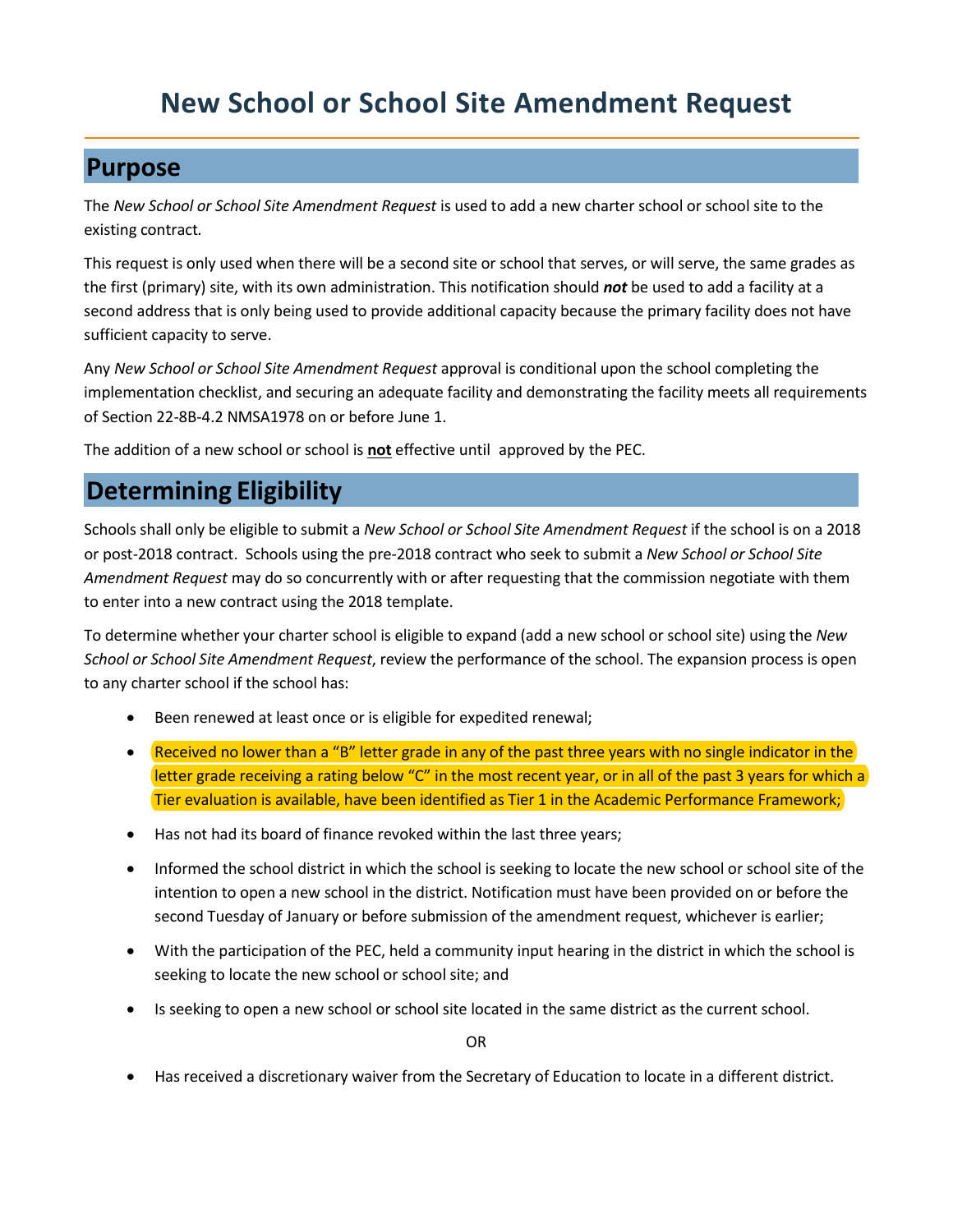### **Submission Window**

#### **Identify the submission window:**

The *New School or School Site Amendment Request* may only be submitted for consideration at the September through the first PEC meeting of the calendar year to go into effect in the subsequent fiscal year.

The request must be submitted timely so that it may be processed within the timeframe provided in the PEC policy and implemented starting at the beginning of the next fiscal year (consideration at the first meeting of the calendar year is the latest possible consideration for an amendment to become effective in the next fiscal year).

**If the fiscal year has started or will start prior to the request being considered by the PEC**, an amendment request will be effective only in the subsequent fiscal year, if it is approved.

### **PEC Consideration**

An administratively complete *New School or School Site Amendment Request* submitted by a charter school that meets the eligibility criteria shall be placed on the agenda of the next regular PEC meeting if the complete request was received at least 28 days prior to the meeting, or at the subsequent meeting if the complete request was not received at least 28 days prior to the next regularly scheduled meeting.

- A finding that the Charter School is not in compliance with governance reporting and training requirements **will result in a delay** in consideration of the request until the school comes into compliance, or if the school does not come into compliance, until the last meeting within the contractual timeline for a decision from the PEC.
- All performance data (academic, organizational, and financial) for the last three years including any outstanding complaints or investigations will be provided to the PEC for its consideration of the amendment request.

A recommendation for approval from the CSD does not guarantee the request will be approved by the PEC. The PEC is the final decision maker and is not obligated to accept the recommendations of the CSD.

### **Recommendation and Approval Factors**

The recommendation from the PEC's authorized representatives and the PEC's decision to approve or deny an *New School or School Site Amendment Request* will be based on the following considerations, which will be weighed to determine if the applicant has the capacity to implement the requested expansion and ensure continued success in all applicable performance measures for both the new school and the currently existing school:

Has the applicant adequately met its mission;

Is the applicant's academic performance stable or improving;

Has the applicant demonstrated financial stability and good financial management (this will include a review of the financial audits for the past 3 years);

Has the applicant adequately met its organizational performance requirements;

Has the applicant demonstrated community need, support, and satisfaction; and

Has the applicant demonstrated capacity to successfully implement the requested expansion.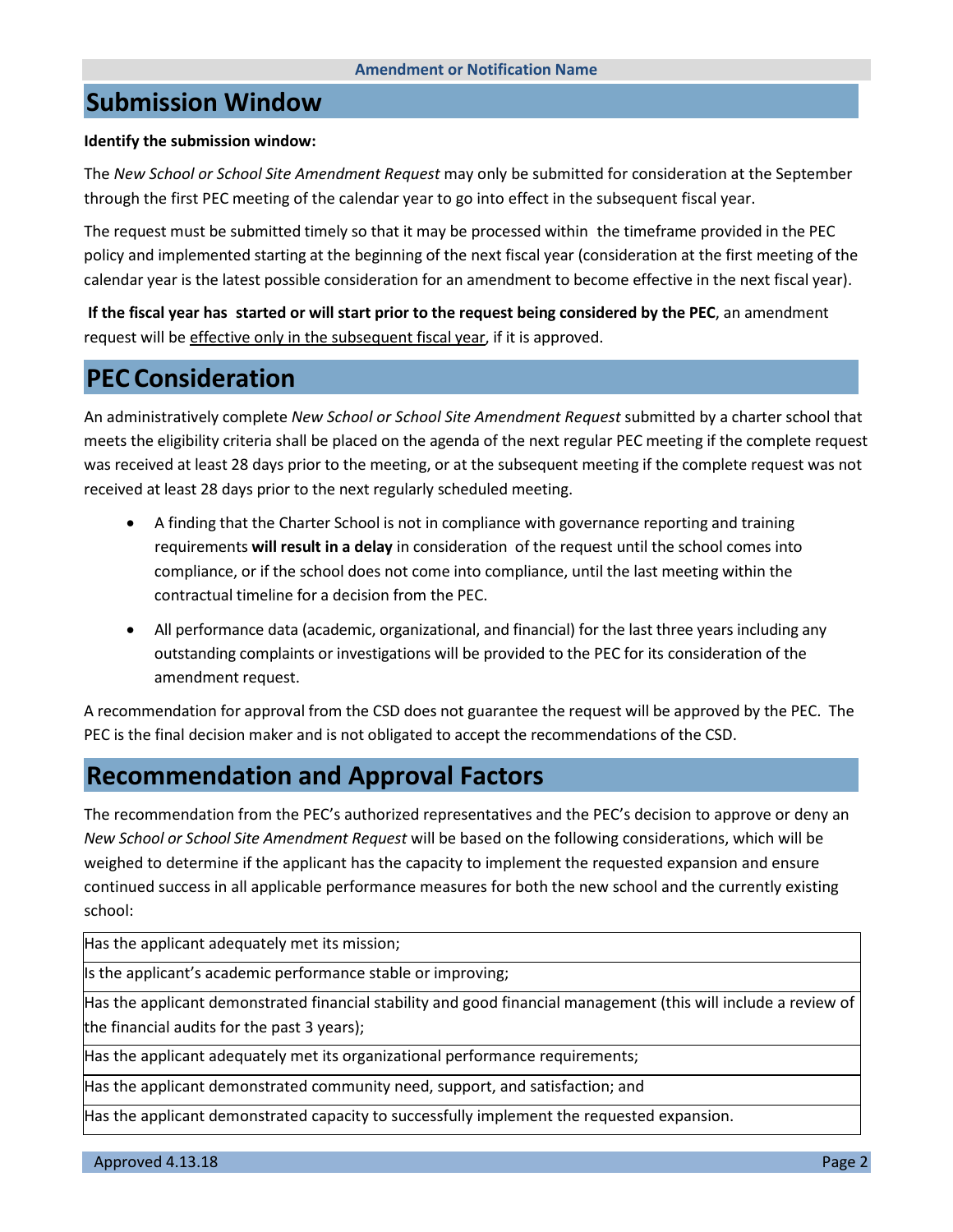#### **Amendment or Notification Name**

### **Instructions for the Request**

**If you have questions about completing the form or uploading documents, contact charter.schools@state.nm.us.** Complete all required fields and attachments (denoted by "\*").

#### *Form Fields*

| <b>Field</b>                                     | <b>Instructions</b>                                                                                                                                                                                                                                      |
|--------------------------------------------------|----------------------------------------------------------------------------------------------------------------------------------------------------------------------------------------------------------------------------------------------------------|
| <b>Name of Proposed</b><br>New School *          | Enter the proposed name of the new school or school site.                                                                                                                                                                                                |
| <b>Grade Levels to be</b><br>Served *            | Check the boxes for the grades to be served by the new school or school site when<br>phased in to its full capacity. The grades must be currently approved for the charter or<br>the application must be accompanied by a Grade Level Amendment Request. |
| <b>Requested Enrollment</b><br>$Cap^*$           | Enter the enrollment cap for the new school or school site.                                                                                                                                                                                              |
| <b>Proposed Service</b><br>Location <sup>*</sup> | Identify the proposed location of the school by identifying the school district and the<br>high school feeder pattern in which the proposed school is to be located.                                                                                     |
| <b>First day of</b><br>Operation*                | Enter the proposed first day of school for the new school or school site.                                                                                                                                                                                |
| <b>Proposed School</b><br>Leader *               | Identify the proposed leader of the new school or school site, if the individual has been<br>identified already.                                                                                                                                         |
| <b>Governing Board</b><br>Structure *            | If the school will have a separate governing board, identify the proposed founding<br>members of the new school's governing board.                                                                                                                       |

#### *Attachments*

#### **Approved Board Minutes\***

Attach evidence that the requested change has been approved by the Charter School Board.

#### **Narrative\***

Attach a narrative that responds to the following prompts:

- $\Box$  Describe the rationale for this request.
- $\Box$  Identify at least one appropriate, viable facility/ property in the targeted geographic location.
- $\Box$  Provide a detailed staffing plan consistent with each Staffing Chart submitted with this request. Describe how the staffing (administrative, instructional, and non-instructional), enrollment, and target population needs will be addressed by the following processes:
	- o Recruitment;
	- o Hiring; and
	- o Training.
- $\Box$  If changes to staffing are not needed, provide an explanation.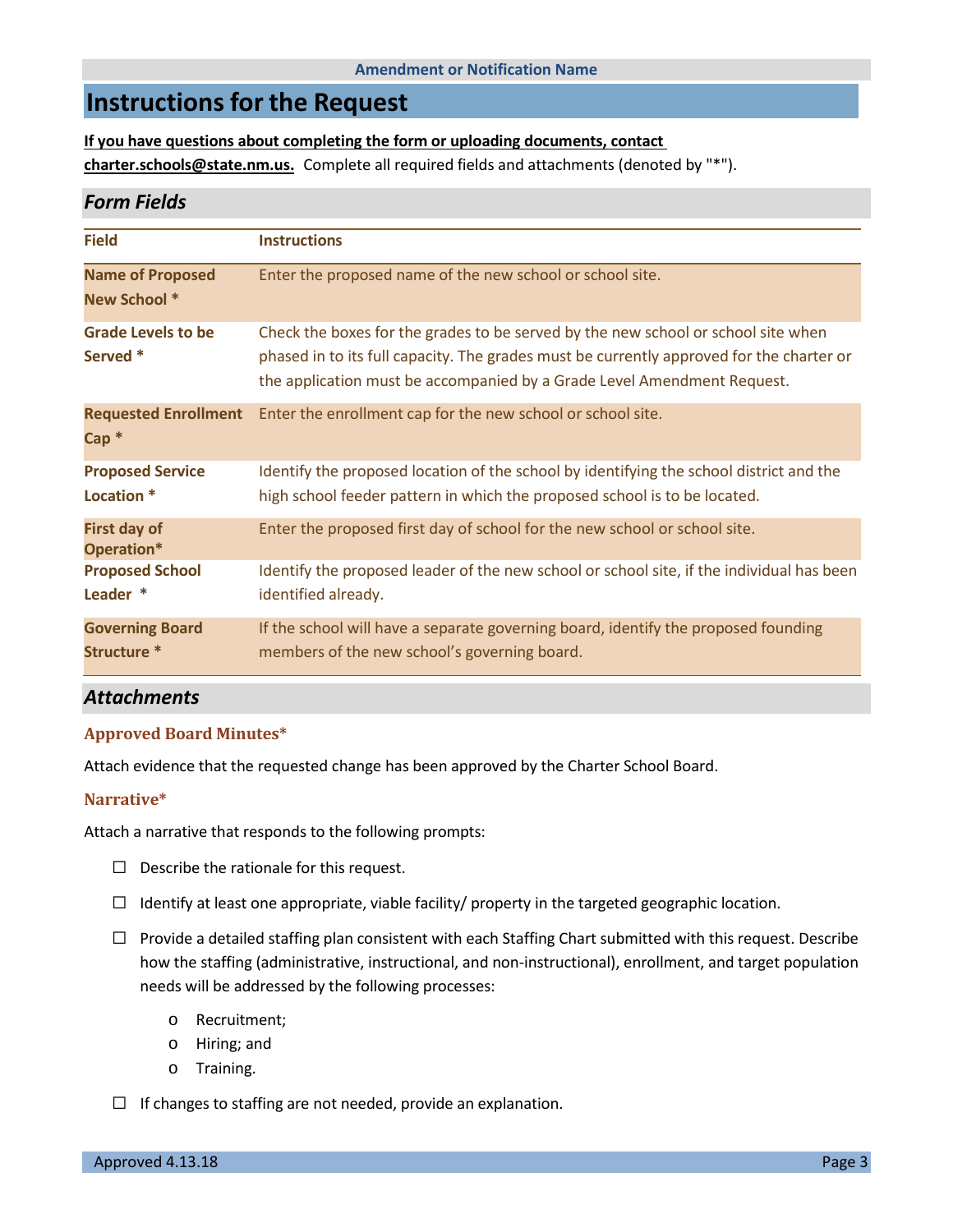- $\Box$  Identify the target population of the proposed school, and demonstrate a clear understanding of the following:
	- o The students the proposed school intends to serve;
	- o Demand for this program within the identified location of the proposed new school;
	- $\circ$  How the population is similar to, or different from, the population currently served by the school(s) operating under the charter;
	- o Whether the students will be primarily neighborhood or commuter;
	- o A demographic profile of the population;
	- o Current levels of academic performance for the target population; and
	- o Needs not currently met for the target population.
- $\Box$  Describe how the school will provide a quality academic option and/or a unique program of instruction that is currently unavailable to the target population and how it will meet the needs of the target population.
- $\Box$  Provide a detailed description of how the charter school will meet the enrollment targets identified in the Enrollment Matrix. Include the following:
	- o A plan for meeting targets;
	- o Necessary advertising and/or promotion to meet the targets;
	- o The timeline for enrollment at the proposed school, and explains the process for communicating to the public.
- $\Box$  Provide a description of the market analysis that supports the successful enrollment of the projected student count. Include the following:
	- o Other educational options available to students in the target area;
	- o An explanation of need for the school; and
	- o Factual data to support the need.
- $\Box$  Identify the concrete resources, if any, needed for implementation. Consider the changes needed to curriculum, assessment, and instruction to implement this request. Provide the rationale for your response. If the response indicates that resources are not needed to implement the request, explain why.
- $\Box$  The first payment for a school year is not distributed until July 1st of the Fiscal Year. Explain how the school will manage all expenses prior to receiving this initial payment, including, but not limited to, those already identified in the staffing and resource components of the narrative. Include the following, as applicable:
	- o Recruiting, hiring, and training employees
	- o Advertising and/or promoting the school
	- o Enrolling students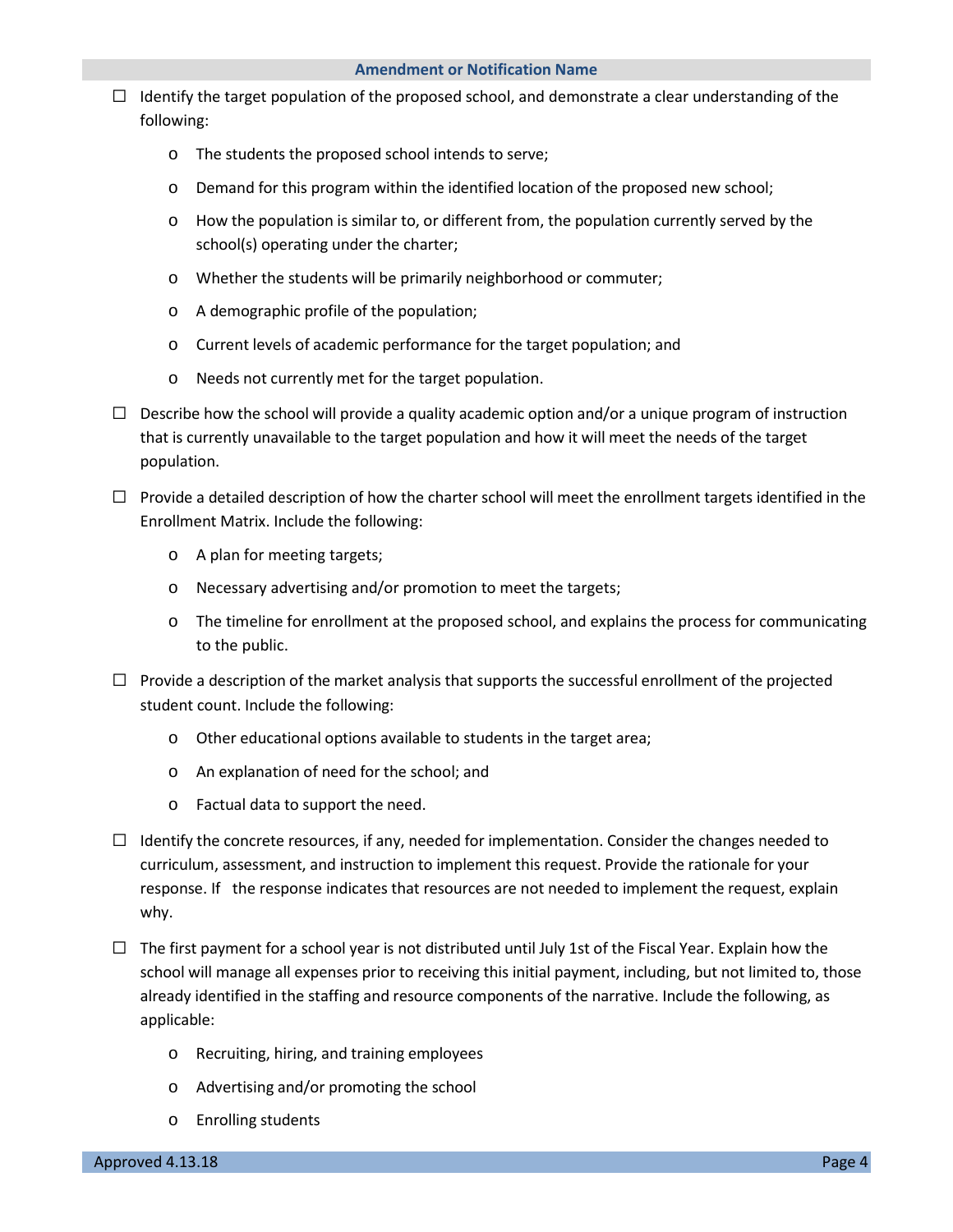- o Purchase of concrete resources
- o Facilities
- o Other items as indicated by the request

#### **Additional Information**

Attach each of the following documents:

- □ Enrollment Matrix
	- o Complete for the current school, detailing the current and targeted number of students served per grade for the subsequent three Fiscal Years.
	- o Additionally, complete the matrix for the proposed school for its first three Fiscal Years.
- □ Staffing Chart
	- o Complete for the current school, identifying the current and anticipated staffing information for the subsequent three Fiscal Years.
	- o Additionally, complete the chart for the proposed school in its first three Fiscal Years.
- $\Box$  Certification that the new school or school site is located in the same district as the current school

OR

Copy of the discretionary waiver from the Secretary of Education to locate in a different district.

 $\Box$  Transcript from the community input hearing in the district in which the school is seeking to locate the new school or school site.

### **Administrative Completeness Review**

An administratively complete request includes the following:

- □ Fully Completed Form
- □ Approved Board Minutes
	- o Comply with Open Meeting Law (if applicable)
	- o Board aligns with what is currently on file with PEC
- $\Box$  Narrative, addressing all prompts
- □ Additional Information
	- o Enrollment Matrices
	- o Staffing Charts
	- o Certification or Discretionary Waiver
	- o Community Input Hearing Transcript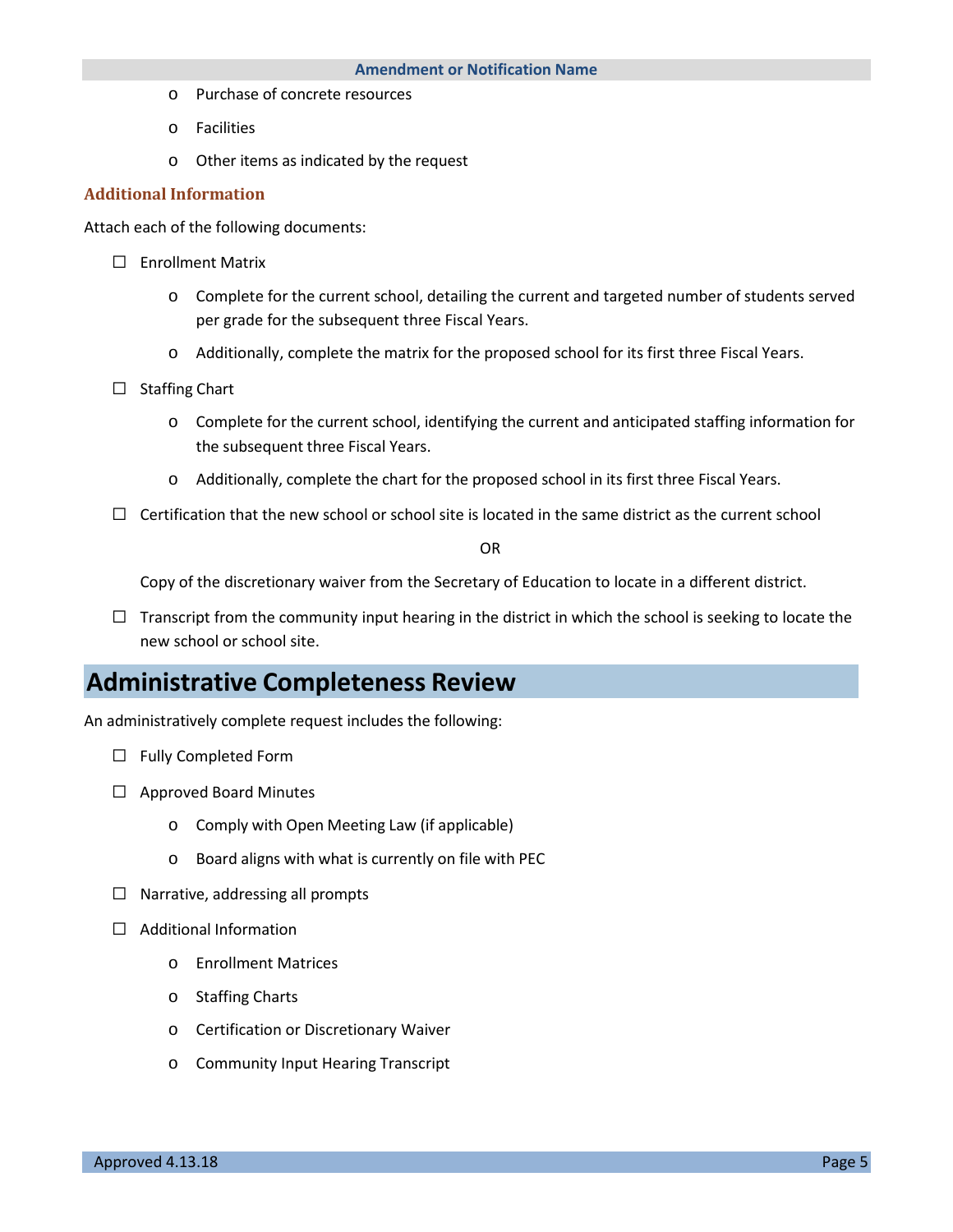

### **New School or New Site Amendment Request Form**

The Charter Contract, was entered into by and between the New Mexico Public Education Commission, and **[SCHOOL NAME]**, effective **[DAY]** of **[MONTH]**, **[YEAR]**. **[SCHOOL NAME]** was approved for a **[YEAR TERM]** Charter Contract.

**[SCHOOL NAME]** Charter Contract currently states:

**CURRENT SCHOOL SITE:**

**GRADE LEVELS SERVED:** 

**[SCHOOL NAME]** requests consideration from the Public Education Commission (PEC) to change the terms of its Charter Contract, Section \_\_\_\_\_\_\_\_\_\_\_, as follows:

**PROPOSED NEW SCHOOL OR SCHOOL SITE:**

**GRADE LEVELS TO BE SERVED:**

**REQUESTED ENROLLMENT CAP:**

**PROPOSED SERVICE LOCATION:**

**FIRST DAY OF OPERATIONS:**

**PROPOSED SCHOOL LEADER:**

**GOVERNING BOARD STRUCTURE:** 

**[SCHOOL NAME]** New School or New Site amendment request is hereby submitted by, **[CHARTER SCHOOL REPRESENTATIVE]**, on **[DATE]**, and affirms the school meets the following eligibility criteria:

 $\Box$  Received no lower than an overall "B" letter grade in any of the past three years with no single indicator in the letter grade receiving a rating below "C" in the most recent year, or in all of the past three as for which a Tier evaluation is available, have been identified as Tier 1 in the Academic Performance Framework; and

 $\Box$  Has been renewed at least once or is eligible for expedited renewal; and

 $\Box$  Has not had its board of finance revoked within the last three years; and

 $\Box$  Informed the school district in which the school is seeking to locate a new school or school site of the intention to open a new school in the district. Notification must have been provided on or before the second Tuesday of January or before submission of the amendment request, whichever is earlier; and

 $\Box$  With the participation of the PEC, held a community input hearing in the district in which the school is seeking to locate the new school or school site; and

 $\Box$  Is seeking to open a new school or school site located in the same district as the current school; and